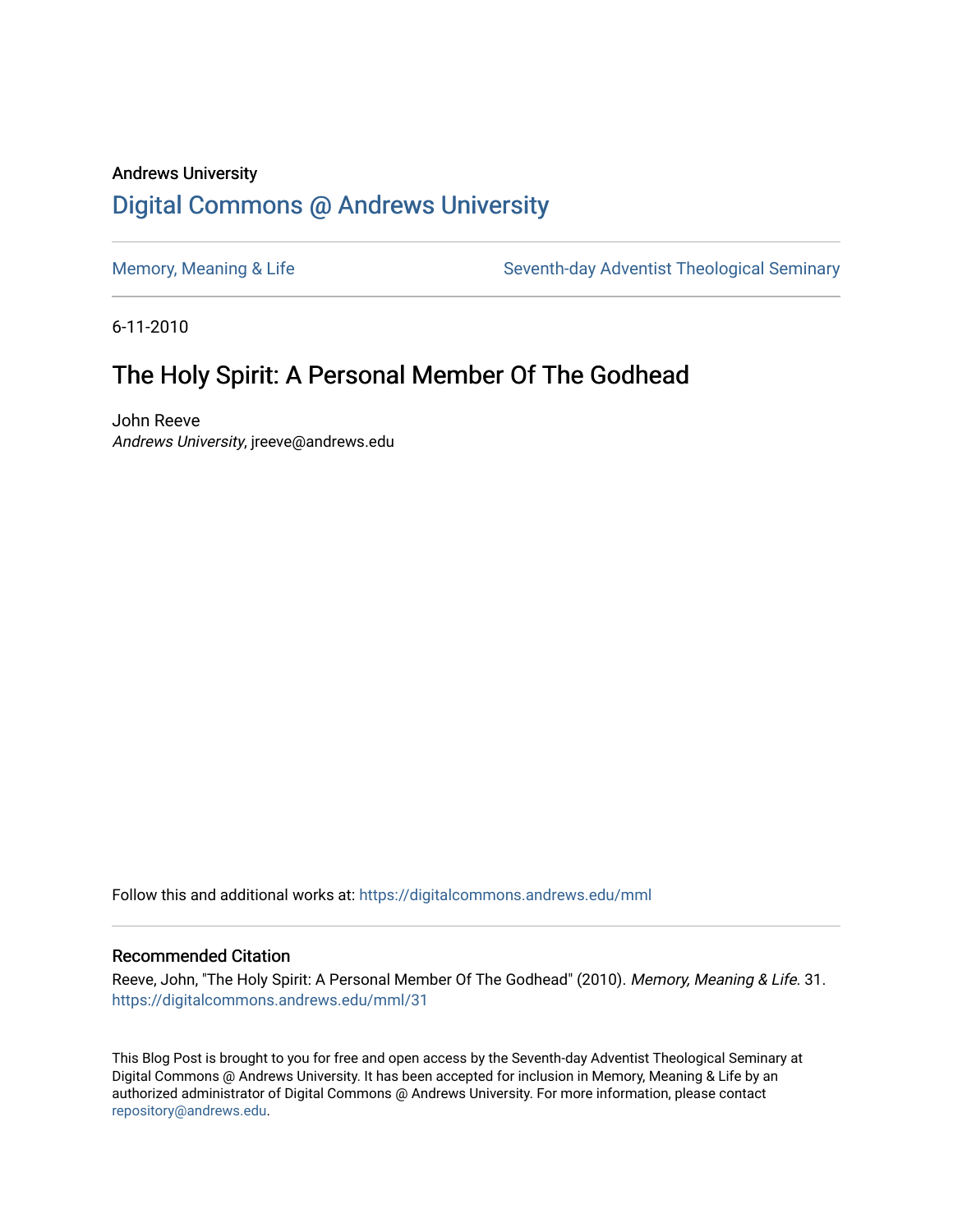# **[Memory, Meaning & Faith](http://web.archive.org/web/20180625221757/http://www.memorymeaningfaith.org/blog/)**

## [Main](http://web.archive.org/web/20180625221757/http://www.memorymeaningfaith.org/blog) [About](http://web.archive.org/web/20180625221757/http://www.memorymeaningfaith.org/blog/about.html) [Archives](http://web.archive.org/web/20180625221757/http://www.memorymeaningfaith.org/blog/archives.html) June 11, 2010 **The Holy Spirit: A Personal Member Of The Godhead**



There is an assertion that floats around the edges of Christianity that the Holy Spirit is not a personal member of the Godhead, but an impersonal power from God. This assertion, which has a small following in Adventism, takes many forms and angles, but at its core it asserts that the Bible does not support a view of the Holy Spirit as having any "personhood." I will address the issue of the conceptualization of the Holy Spirit directly from the Bible, which, if it gives strong evidence for ascribing personhood and full deity to the Holy Spirit, settles the question for me. Afterward, I will address one historical and one philosophical idea that may shed light on the perceived confusion concerning the Holy Spirit.

### **Interpersonal Relationships**

The first category I will address is interpersonal relationship. In his closing address to his letters to the Corinthians, Paul initiated a classical Trinitarian benediction: "May the grace of the Lord Jesus Christ, and the love of God, and the fellowship of the Holy Spirit be with you all" (2 Cor 13:14). Here Paul recognizes that the Holy Spirit is especially identified with fellowship (*koinonia*), which is the very heart of interpersonal relationship. Other scriptures describe personal ministry which the Holy Spirit undertakes in direct relation to individual believers. These include convicting ([John 16:8-11](http://web.archive.org/web/20180625221757/http://www.biblestudytools.com/nrs/john/passage.aspx?q=John+16:8-11)), regenerating ([John 3:5-8](http://web.archive.org/web/20180625221757/http://www.biblestudytools.com/nrs/john/passage.aspx?q=John+3:5-8)) guiding ([John 16:13](http://web.archive.org/web/20180625221757/http://www.biblestudytools.com/nrs/john/passage.aspx?q=John+16:13)), sanctifying [\(Romans 8:1-17](http://web.archive.org/web/20180625221757/http://www.biblestudytools.com/nrs/romans/passage.aspx?q=Romans+8:1-17)), empowering for service ([Acts 1:8](http://web.archive.org/web/20180625221757/http://www.biblestudytools.com/nrs/acts/1-8.html)), revealing ([Luke 2:26](http://web.archive.org/web/20180625221757/http://www.biblestudytools.com/nrs/romans/passage.aspx?q=Luke+2:26)), and moving the inspired prophets to speak and write the scriptures ([2 Tim 3:16,](http://web.archive.org/web/20180625221757/http://www.biblestudytools.com/nrs/2-timothy/3-16.html) [2 Pet 1:21\)](http://web.archive.org/web/20180625221757/http://www.biblestudytools.com/nrs/2-peter/1-21.html).

All these denote an active function of relationship. Even when the Spirit is portrayed as not asserting his own will (as in "He will not speak on His own initiative") there is an active relational component to the description of personal relationship to the believer (as in the same verse "He will guide," "He will speak; and He will disclose." [John 16:13](http://web.archive.org/web/20180625221757/http://www.biblestudytools.com/nrs/john/16-13.html)). The last two texts on inspiration, along with numerous texts describing being filled with the Holy Spirit, denote that it is the Holy Spirit who is responsible for the production of scripture and prophesy, which we certainly believe to have propositional content. This task, like all these tasks, requires more than just impersonal power, it requires the conscious communication of content. All these personal interactions with individual believers highlight what Paul highlighted at the end of the Corinthian letters, that the Holy Spirit is especially in close personal relationship/fellowship/*koinonia* with us.

#### **Interdependent Relationship**

In [John 14-17](http://web.archive.org/web/20180625221757/http://www.biblestudytools.com/nrs/john/passage.aspx?q=John+14;John+15;John+16;John+17) we find the Father, Son and Spirit portrayed as being in an interdependent interactive relationship for the purpose of including us in their intimate relationship of love and obedience. If you see and know the Son you see and know the Father (14:6, 9), the Son reveals the Father (17:6, 25); and while the Son brings glory to the Father, the Father glorifies the Son (17:4). The Father sends the Son (16:5), and the Spirit (14:26); the Son sends the Spirit (15:26, 16:7), the Spirit teaches, guides and testifies concerning the Son (14:25, 15:13, 26), and through the Spirit living in us the Son, who is in the Father, will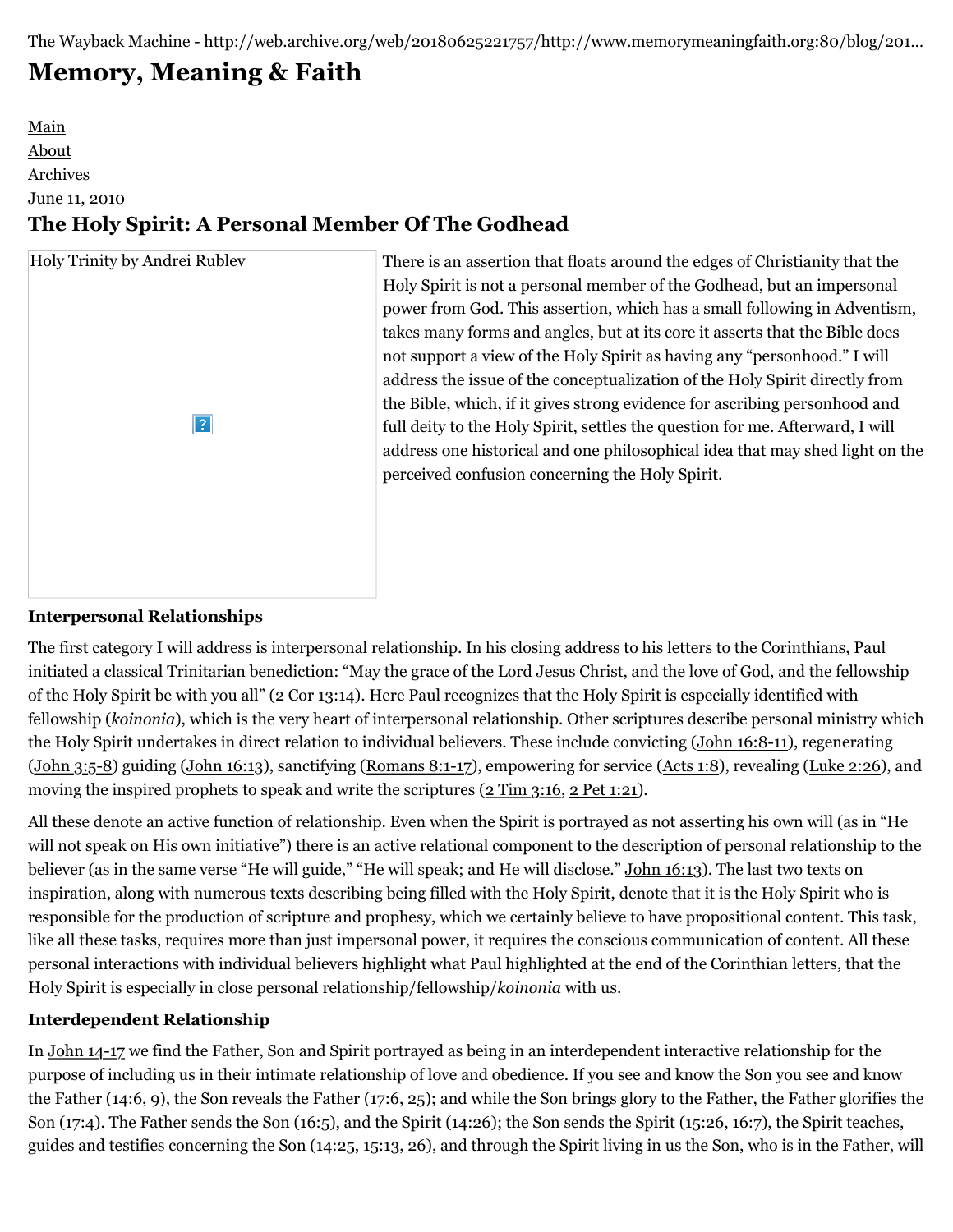come to us (14:16-20).

The interactions are portrayed as reciprocal between all three. This is especially true when it comes to us believers as pictured in John 17:6-10: Through the revelation of the Father by the Son to us, who are given to the Son by the Father, the Son gains trust to give us the words the Father gave to him and have us accept those words in obedience. In this way, the Son is a bridge between the Father and us believers engendering the loving, trusting, believing, and obeying intimate relationship. This bridge of the Son is secured to us forever by the Spirit living in us (14:16-18). It is true that the Son and the Spirit take submissive roles in this relationship for our salvation (14:31, 15:13, 14), but there is another aspect of these verses that tend to suggest equality: Unity.

#### **Unity**

There are several direct statements of unity between the Father and the Son: "I am in the Father and the Father is in me" (14:10); "All I have is yours, and all you have is mine" (17:10); even a direct "we are one" (17:22). This unity extends indirectly to the Spirit as well, as evidenced verses like John 16:14, 15: The Spirit "will bring glory to by taking from what is mine and making it known to you. All that belongs to the Father is mine. That is why I said the Spirit will take from what is mine and make it known to you." This reciprocal ownership and open access between what the three share describes a unity of the three.

Similarly, in John 14:16-23 portrays a unified indwelling. Jesus suggests that he will come to us, though he had to leave us, through the promise of the Spirit living in us, and finishes the passage with the promise that the he and the Father both will come to us and make their home in us. This Father and Son making their home in us is on account of the Spirit living in us. *This is a strong unity which equates the presence of one of the three with the presence of all three.*

Whether this unity is perceived as a unity of purpose or a unity of being has been hotly contested, but either way the unity of the three is a perception of a Trinity. This unity of the three also suggests that the Holy Spirit has personhood just as the Father and the Son have personhood. That, along with the clear interpersonal relationship that the Spirit has with the believers, as shown above, strongly suggests that the Bible presents the Holy Spirit as a person. Even though most biblical presentations of the Spirit do not include a body, *personhood is not derived from body, but from relationship*.

#### **Platonic/Stoic Conceptions Of The Spirit**

So how did the Holy Spirit begin to be understood as an impersonal force? The answer lies in history and philosophy. The philosophical mileu of the early Christians who began the Christian tradition of interpretation of the texts of scripture included a Platonic/Stoic conception of God in three parts: The transcendent One, or *Monad*, which Plato called the "Father"; the demiurge or *Logos* who was the immanent creator, which Plato sometimes referred to as the "Son"; and the infusive power of life and energy which fills all the universe and the living creatures in it with life force and power, which Plato and [Zeno of Citium](http://web.archive.org/web/20180625221757/http://en.wikipedia.org/wiki/Zeno_of_Citium) called the "*pneuma*", that is "breath" or "spirit." This philosophical conception of spirit was often assumed when reading scriptures about the Holy Spirit, which tended to make the traditional readings of scripture emphasize the force and subordinate role of the Spirit over the texts that portray the personal and relational aspects of the Spirit. However, neither philosophy nor tradition should control our readings of scripture.

Four excellent resources which demonstrate from the Bible that the Holy Spirit indeed is portrayed with the central characteristics of personhood or personality include:

- 1. The section on "The Mission of the Holy Spirit" in *[Seventh-day Adventists Believe](http://web.archive.org/web/20180625221757/http://www.adventistbookcenter.com/Detail.tpl?sku=1578470412)*,; Second Edition, Boise, ID: Pacific Press, 2005, 73-7;
- 2. Millard Erickson, *[Making Sense of the Trinity](http://web.archive.org/web/20180625221757/http://books.google.com/books?id=6qIIAAAACAAJ&dq)*, Grand Rapids, MI: Baker, 83, 4;
- 3. Arnold Wallenkampf, *[New By the Spirit](http://web.archive.org/web/20180625221757/http://books.google.com/books?id=YZ6YlYKBAMgC&lpg)*, re-issued, Hagerstown, MD: Review And Herald, 2006, 10-2.
- 4. Woody Whidden's chapter "[The Personality and Deity of the Spirit and the Triune Oneness of the Godhead"](http://web.archive.org/web/20180625221757/http://books.google.com/books?id=ym4Efps-ZuoC&lpg=PP1&dq=The%20Trinity&pg=PA66#v=onepage&q&f=false) in *The Trinity*, Hagerstown, MD: Review and Herald, 2002, 66-77.

Posted by [John W. Reeve](http://web.archive.org/web/20180625221757/http://profile.typepad.com/jreeve) on June 11, 2010 in [Historical Theology](http://web.archive.org/web/20180625221757/http://www.memorymeaningfaith.org/blog/theology/) | [Permalink](http://web.archive.org/web/20180625221757/http://www.memorymeaningfaith.org/blog/2010/06/holy-spirit-a-personal-member-of-the-godhead.html)

[Save to del.icio.us](http://web.archive.org/web/20180625221757/http://del.icio.us/post) |